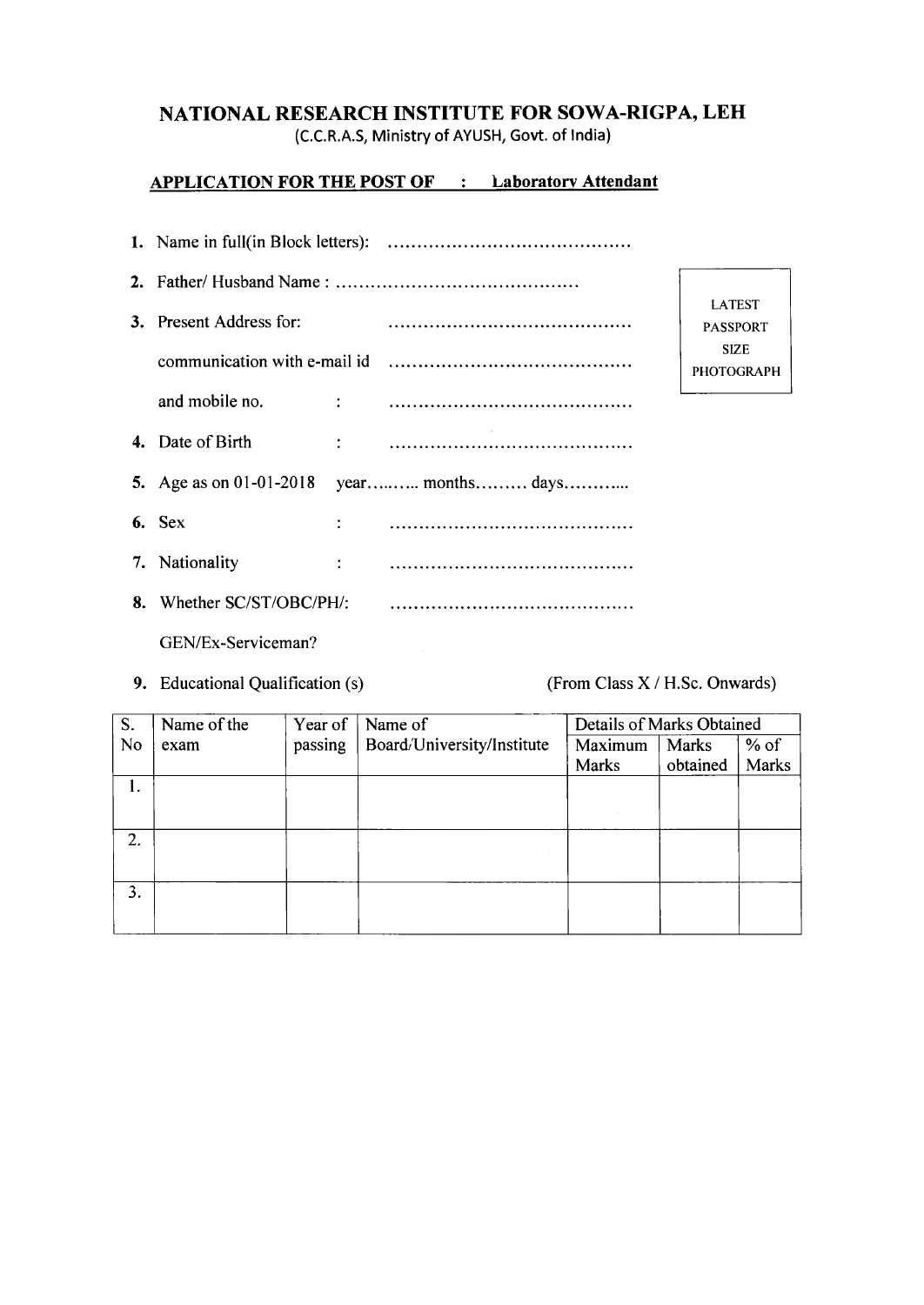### **9. Technical Qualification:**

| S.No | Name of the | Year of | Name of                    | Details of Marks Obtained |              |              |
|------|-------------|---------|----------------------------|---------------------------|--------------|--------------|
|      | exam        | passing | Board/University/Institute | Maximum                   | <b>Marks</b> | $%$ of       |
|      |             |         |                            | <b>Marks</b>              | obtained     | <b>Marks</b> |
|      |             |         |                            |                           |              |              |
|      |             |         |                            |                           |              |              |
|      |             |         |                            |                           |              |              |
|      |             |         |                            |                           |              |              |
|      |             |         |                            |                           |              |              |
|      |             |         |                            |                           |              |              |

#### **10. Experience, if any**

| S. No. | Name of the $\vert$ Post held | Nature of work performed | Duration |    |
|--------|-------------------------------|--------------------------|----------|----|
|        | Institute                     |                          | From     | To |
|        |                               |                          |          |    |
|        |                               |                          |          |    |
|        |                               |                          |          |    |
|        |                               |                          |          |    |
|        |                               |                          |          |    |

I solemnly declare that the statements made by me are correct to the best of my knowledge and also clearly understand that in the event of my appointment in National Research Institute for Sowa-Rigpa, Leh (C.C.R.A.S, Ministry Of AYUSH, Govt. of India) are liable to be terminated without notice, if the information furnished by me is found to be wrong / suppressed.

Dated: -

Place: Signature of Applicant